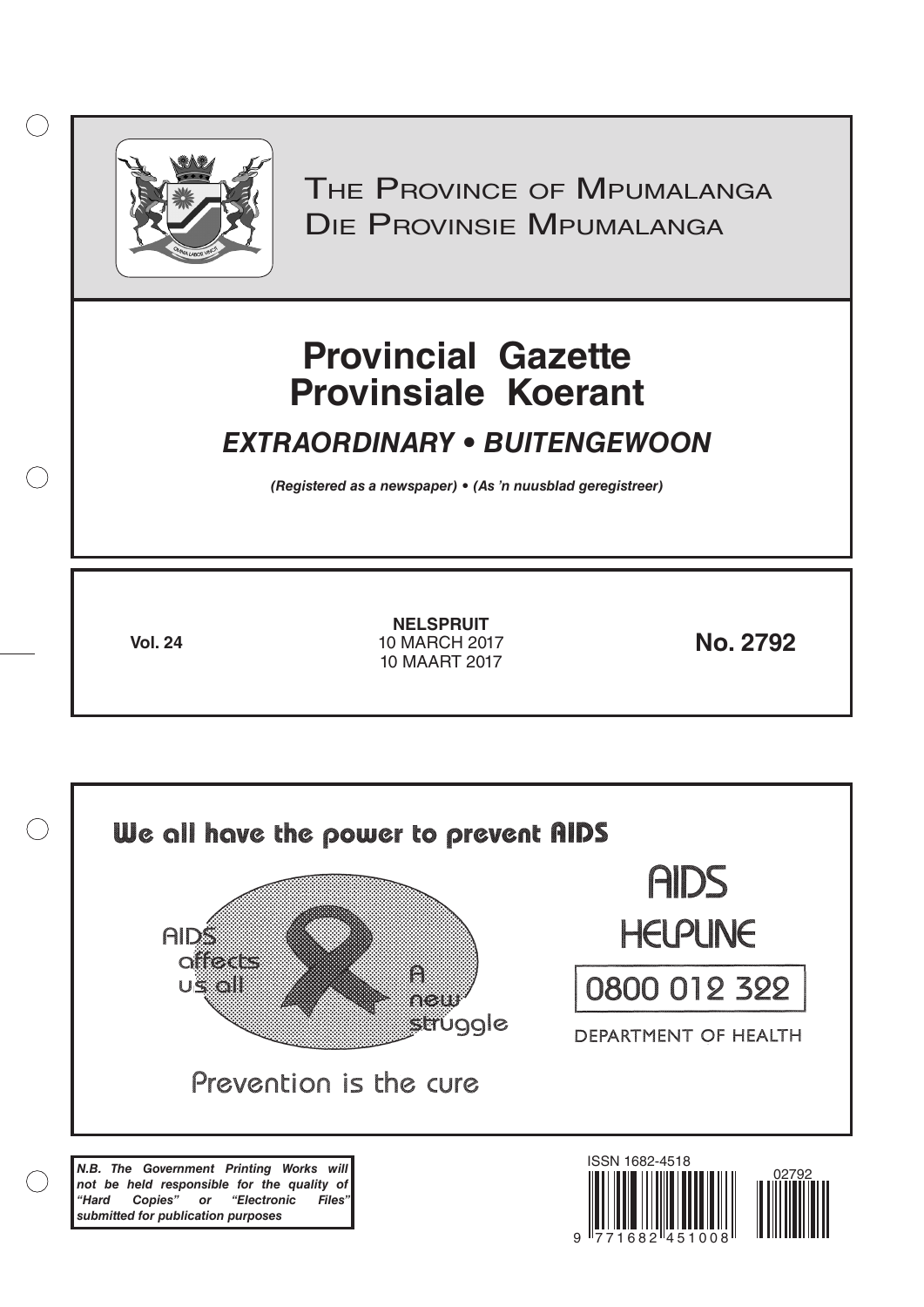# **IMPORTANT NOTICE:**

**The GovernmenT PrinTinG Works Will noT be held resPonsible for any errors ThaT miGhT occur due To The submission of incomPleTe / incorrecT / illeGible coPy.**

**no fuTure queries Will be handled in connecTion WiTh The above.**

# **CONTENTS**

*No No*

# *Page*

#### **GENERAL NOTICE**

|    | Mpumalanga Liquor Licensing Act, 2006 (Act No. 5 of 2006) : Notice of applications for liquor licences in terms of section 35 10 |    |
|----|----------------------------------------------------------------------------------------------------------------------------------|----|
|    |                                                                                                                                  |    |
|    |                                                                                                                                  | 10 |
|    |                                                                                                                                  |    |
| 20 | Mpumalanga Liquor Licensing Act, 2006 (Act No. 5 of 2006) : Notice of applications for transfer of liquor licences in terms of   |    |
|    |                                                                                                                                  | 13 |
|    |                                                                                                                                  |    |

# **LIST OF TARIFF RATES** FOR PUBLICATION OF LIQUOR NOTICES

**COMMENCEMENT: 1 APRIL 2016**

| <b>Pricing for Fixed Price Notices</b>                     |                      |  |  |  |
|------------------------------------------------------------|----------------------|--|--|--|
| <b>Notice Type</b>                                         | <b>New Price (R)</b> |  |  |  |
| Application for Liquor Licence - National                  | 150.00               |  |  |  |
| Application for Transfer of Liquor License - National      | 150.00               |  |  |  |
| Application for Liquor Licence - Gauteng                   | 150.00               |  |  |  |
| Application for Liquor Licence - Mpumalanga                | 150.00               |  |  |  |
| Application for Transfer of Liquor License - Mpumalanga    | 150.00               |  |  |  |
| Application for Liquor Licence - Northern Cape             | 150.00               |  |  |  |
| Application for Transfer of Liquor License - Northern Cape | 150.00               |  |  |  |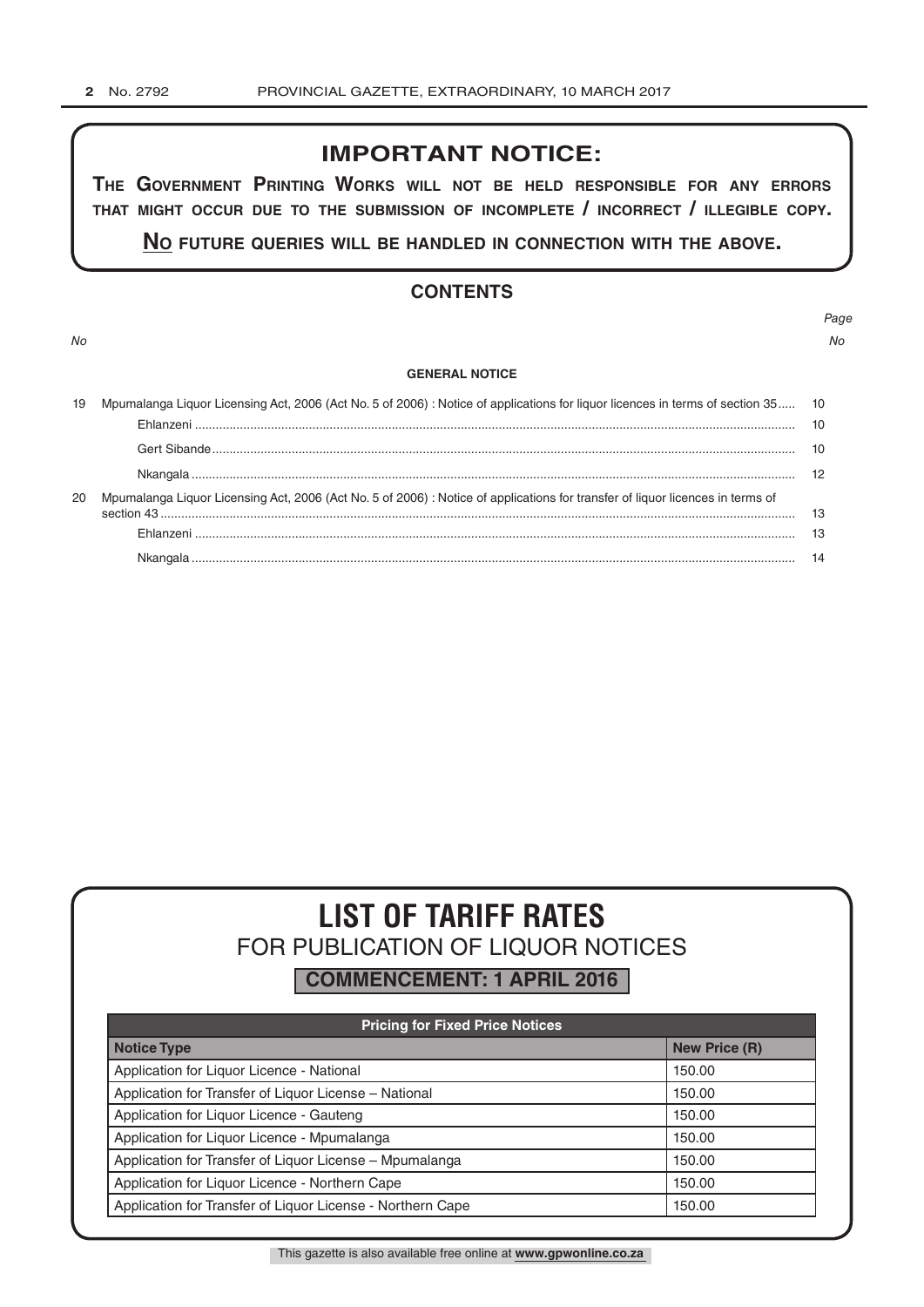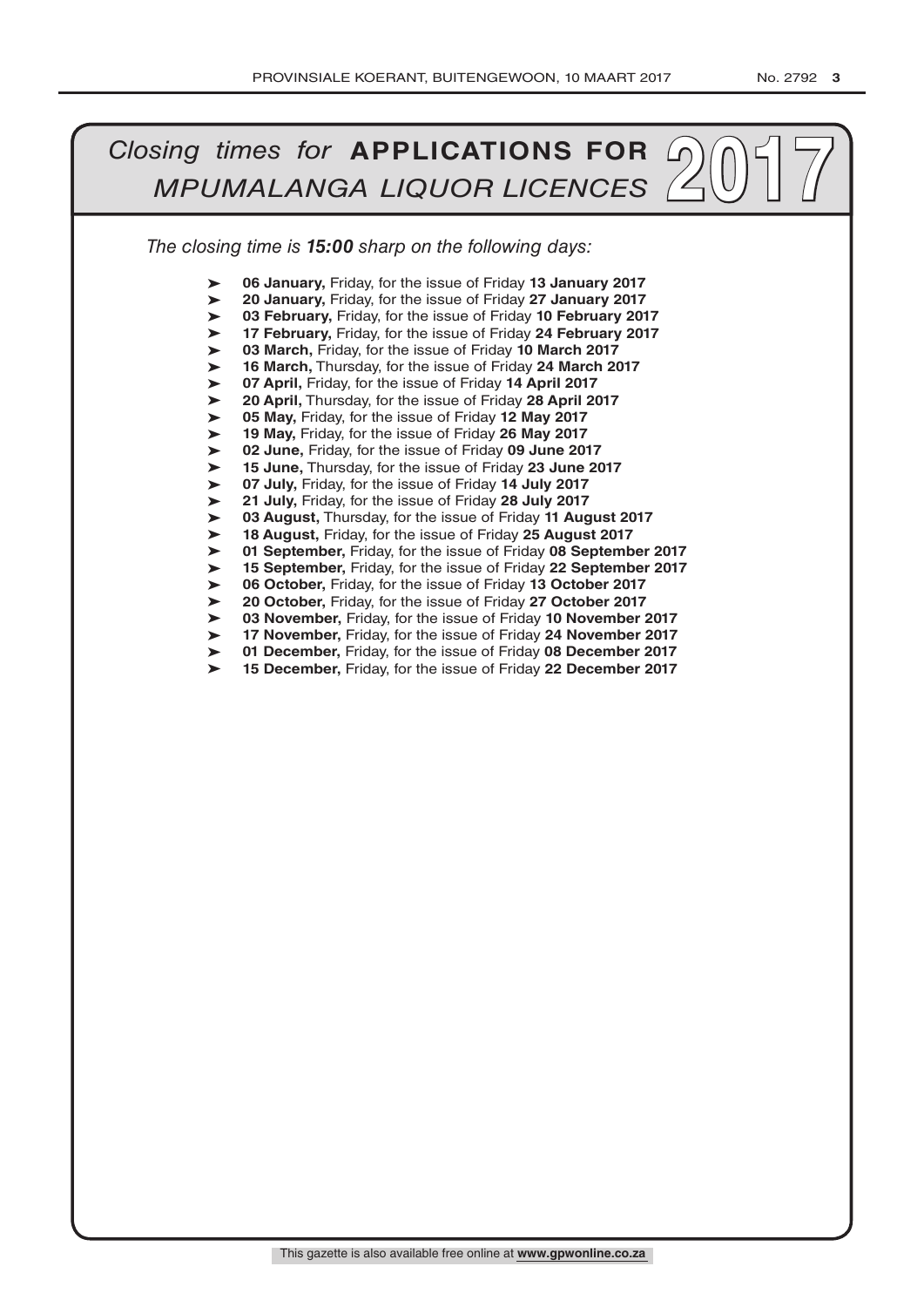The **Government Printing Works** (**GPW**) has established rules for submitting notices in line with its electronic notice processing system, which requires the use of electronic *Adobe* Forms. Please ensure that you adhere to these guidelines when completing and submitting your notice submission.

# **Closing Times for ACCepTAnCe of noTiCes**

- 1. The *Government Gazette* and *Government Tender Bulletin* are weekly publications that are published on Fridays and the closing time for the acceptance of notices is strictly applied according to the scheduled time for each gazette.
- 2. Please refer to the Submission Notice Deadline schedule in the table below. This schedule is also published online on the Government Printing works website www.gpwonline.co.za

All re-submissions will be subject to the standard cut-off times. **All notices received after the closing time will be rejected**.

| <b>Government Gazette Type</b>                          | <b>Publication</b><br><b>Frequency</b> | <b>Publication Date</b>                              | <b>Submission Deadline</b>                              | <b>Cancellations Deadline</b>                   |
|---------------------------------------------------------|----------------------------------------|------------------------------------------------------|---------------------------------------------------------|-------------------------------------------------|
| <b>National Gazette</b>                                 | Weekly                                 | Friday                                               | Friday 15h00 for next Friday                            | Tuesday, 12h00 - 3 days<br>prior to publication |
| <b>Regulation Gazette</b>                               | Weekly                                 | Friday                                               | Friday 15h00, to be published<br>the following Friday   | Tuesday, 12h00 - 3 days<br>prior to publication |
| <b>Petrol Price Gazette</b>                             | As required                            | First Wednesday of<br>the month                      | One week before publication                             | 3 days prior to<br>publication                  |
| <b>Road Carrier Permits</b>                             | Weekly                                 | Friday                                               | Thursday 15h00, to be<br>published the following Friday | 3 days prior to<br>publication                  |
| <b>Unclaimed Monies (justice,</b><br>labour or lawyers) | January / As<br>required<br>2 per year | Any                                                  | 15 January / As required                                | 3 days prior to<br>publication                  |
| Parliament (acts, white paper,<br>green paper)          | As required                            | Any                                                  |                                                         | 3 days prior to<br>publication                  |
| <b>Manuals</b>                                          | As required                            | Any                                                  | <b>None</b>                                             | <b>None</b>                                     |
| <b>State of Budget</b><br>(National Treasury)           | <b>Monthly</b>                         | Any                                                  | 7 days prior to publication                             | 3 days prior to<br>publication                  |
| Legal Gazettes A, B and C                               | Weekly                                 | Friday                                               | One week before publication                             | Tuesday, 12h00 - 3 days<br>prior to publication |
| <b>Tender Bulletin</b>                                  | Weekly                                 | Friday                                               | Friday 15h00 for next Friday                            | Tuesday, 12h00 - 3 days<br>prior to publication |
| Gauteng                                                 | Weekly                                 | Wednesday                                            | Two weeks before publication                            | 3 days after submission<br>deadline             |
| <b>Eastern Cape</b>                                     | Weekly                                 | Monday                                               | One week before publication                             | 3 days prior to<br>publication                  |
| <b>Northern Cape</b>                                    | Weekly                                 | Monday                                               | One week before publication                             | 3 days prior to<br>publication                  |
| <b>North West</b>                                       | Weekly                                 | Tuesday                                              | One week before publication                             | 3 days prior to<br>publication                  |
| KwaZulu-Natal                                           | Weekly                                 | Thursday                                             | One week before publication                             | 3 days prior to<br>publication                  |
| Limpopo                                                 | Weekly                                 | Friday                                               | One week before publication                             | 3 days prior to<br>publication                  |
| Mpumalanga                                              | Weekly                                 | Friday                                               | One week before publication                             | 3 days prior to<br>publication                  |
| <b>Gauteng Liquor License</b><br>Gazette                | Monthly                                | Wednesday before<br>the First Friday of the<br>month | Two weeks before publication                            | 3 days after submission<br>deadline             |
| Northern Cape Liquor License<br>Gazette                 | Monthly                                | First Friday of the<br>month                         | Two weeks before publication                            | 3 days after submission<br>deadline             |
| National Liquor License Gazette                         | Monthly                                | First Friday of the<br>month                         | Two weeks before publication                            | 3 days after submission<br>deadline             |
| Mpumalanga Liquor License<br>Gazette                    | 2 per month                            | Second & Fourth<br>Friday                            | One week before                                         | 3 days prior to<br>publication                  |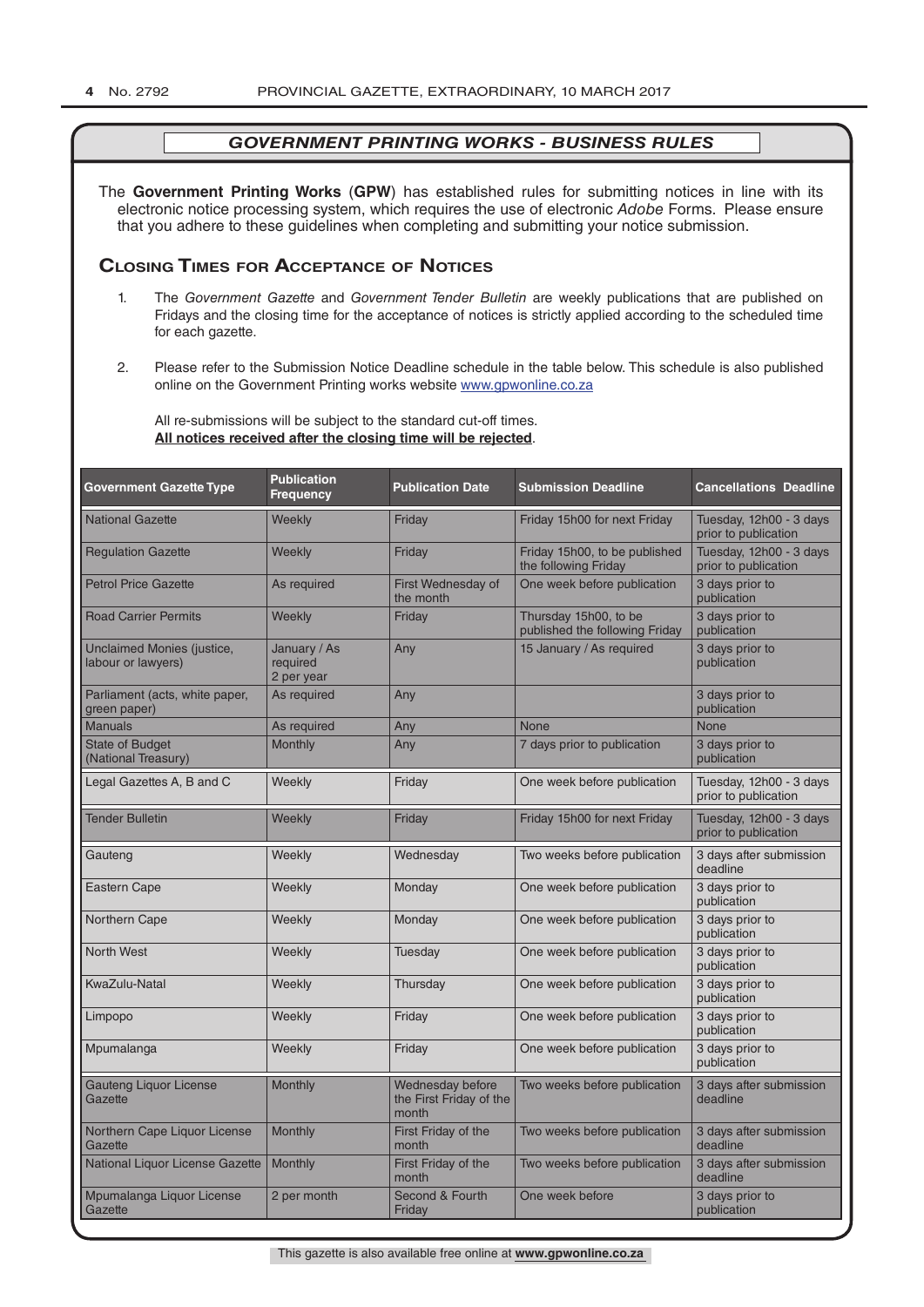# **exTrAordinAry gAzeTTes**

3. *Extraordinary Gazettes* can have only one publication date. If multiple publications of an *Extraordinary Gazette* are required, a separate Z95/Z95Prov *Adobe* Forms for each publication date must be submitted.

# **NOTICE SUBMISSION PROCESS**

- 4. Download the latest *Adobe* form, for the relevant notice to be placed, from the **Government Printing Works** website www.gpwonline.co.za.
- 5. The *Adobe* form needs to be completed electronically using *Adobe Acrobat* / *Acrobat Reader*. Only electronically completed *Adobe* forms will be accepted. No printed, handwritten and/or scanned *Adobe* forms will be accepted.
- 6. The completed electronic *Adobe* form has to be submitted via email to submit.egazette@gpw.gov.za. The form needs to be submitted in its original electronic *Adobe* format to enable the system to extract the completed information from the form for placement in the publication.
- 7. Every notice submitted **must** be accompanied by an official **GPW** quotation. This must be obtained from the *eGazette* Contact Centre.
- 8. Each notice submission should be sent as a single email. The email **must** contain **all documentation relating to a particular notice submission**.
	- 8.1. Each of the following documents must be attached to the email as a separate attachment:
		- 8.1.1. An electronically completed *Adobe* form, specific to the type of notice that is to be placed.
			- 8.1.1.1. For National *Government Gazette* or *Provincial Gazette* notices, the notices must be accompanied by an electronic Z95 or Z95Prov *Adobe* form
			- 8.1.1.2. The notice content (body copy) **MUST** be a separate attachment.
		- 8.1.2. A copy of the official **Government Printing Works** quotation you received for your notice . *(Please see Quotation section below for further details)*
		- 8.1.3. A valid and legible Proof of Payment / Purchase Order: **Government Printing Works** account customer must include a copy of their Purchase Order*.* **Non**-**Government Printing Works** account customer needs to submit the proof of payment for the notice
		- 8.1.4. Where separate notice content is applicable (Z95, Z95 Prov and TForm 3, it should **also** be attached as a separate attachment. *(Please see the Copy Section below, for the specifications)*.
		- 8.1.5. Any additional notice information if applicable.
- 9. The electronic *Adobe* form will be taken as the primary source for the notice information to be published. Instructions that are on the email body or covering letter that contradicts the notice form content will not be considered. The information submitted on the electronic *Adobe* form will be published as-is.
- 10. To avoid duplicated publication of the same notice and double billing, Please submit your notice **ONLY ONCE.**
- 11. Notices brought to **GPW** by "walk-in" customers on electronic media can only be submitted in *Adobe* electronic form format. All "walk-in" customers with notices that are not on electronic *Adobe* forms will be routed to the Contact Centre where they will be assisted to complete the forms in the required format.
- 12. Should a customer submit a bulk submission of hard copy notices delivered by a messenger on behalf of any organisation e.g. newspaper publisher, the messenger will be referred back to the sender as the submission does not adhere to the submission rules.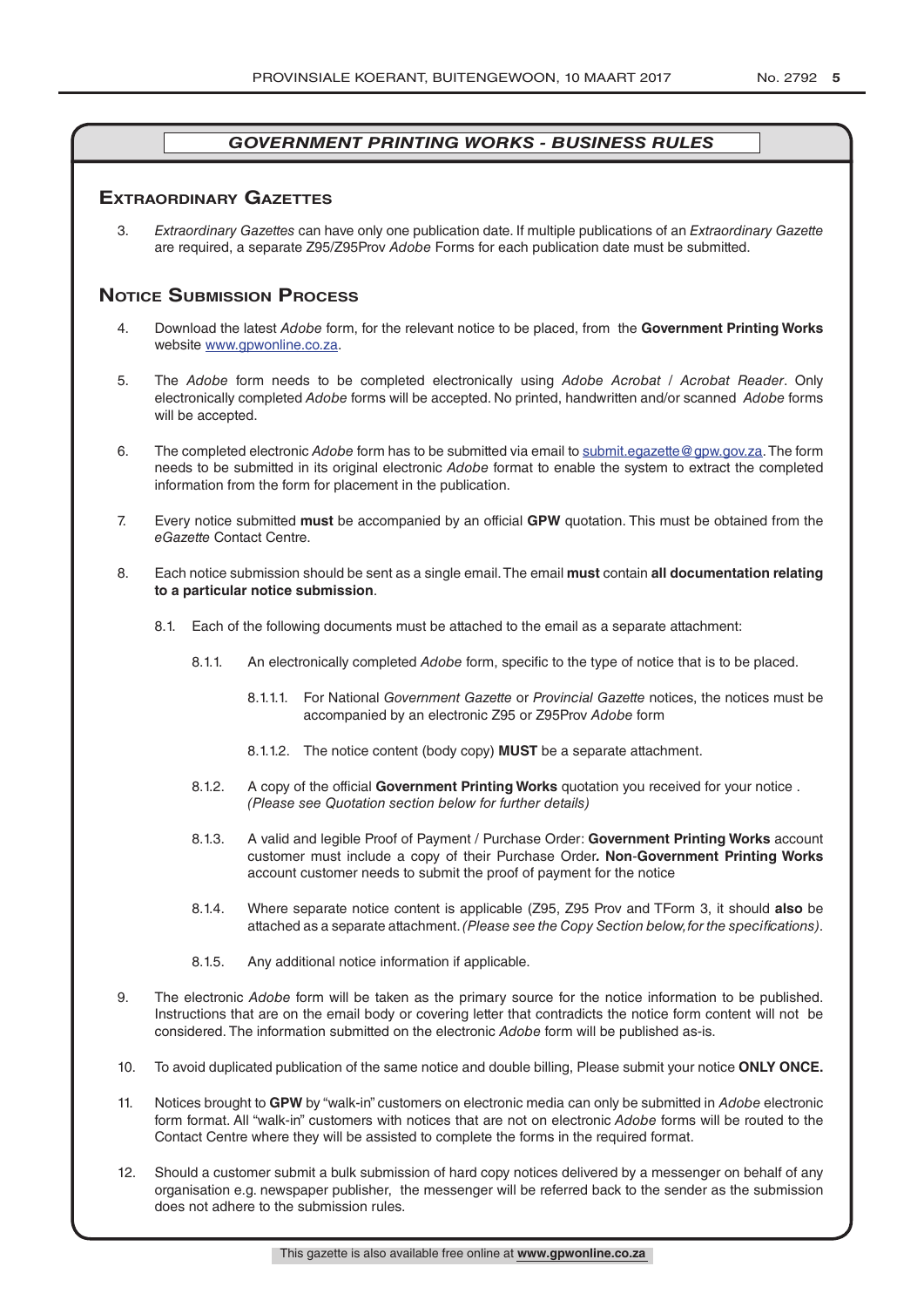#### **QuoTATions**

- 13. Quotations are valid until the next tariff change.
	- 13.1. *Take note:* **GPW**'s annual tariff increase takes place on *1 April* therefore any quotations issued, accepted and submitted for publication up to *31 March* will keep the old tariff. For notices to be published from 1 April, a quotation must be obtained from **GPW** with the new tariffs. Where a tariff increase is implemented during the year, **GPW** endeavours to provide customers with 30 days' notice of such changes.
- 14. Each quotation has a unique number.
- 15. Form Content notices must be emailed to the *eGazette* Contact Centre for a quotation.
	- 15.1. The *Adobe* form supplied is uploaded by the Contact Centre Agent and the system automatically calculates the cost of your notice based on the layout/format of the content supplied.
	- 15.2. It is critical that these *Adobe* Forms are completed correctly and adhere to the guidelines as stipulated by **GPW**.

#### 16. **APPLICABLE ONLY TO GPW ACCOUNT HOLDERS**:

- 16.1. **GPW** Account Customers must provide a valid **GPW** account number to obtain a quotation.
- 16.2. Accounts for **GPW** account customers **must** be active with sufficient credit to transact with **GPW** to submit notices.
	- 16.2.1. If you are unsure about or need to resolve the status of your account, please contact the **GPW** Finance Department prior to submitting your notices. (If the account status is not resolved prior to submission of your notice, the notice will be failed during the process).

#### 17. **APPLICABLE ONLY TO CASH CUSTOMERS:**

- 17.1. Cash customers doing **bulk payments** must use a **single email address** in order to use the **same proof of payment** for submitting multiple notices.
- 18. The responsibility lies with you, the customer, to ensure that the payment made for your notice(s) to be published is sufficient to cover the cost of the notice(s).
- 19. Each quotation will be associated with one proof of payment / purchase order / cash receipt.

#### 19.1. This means that **the quotation number can only be used once to make a payment.**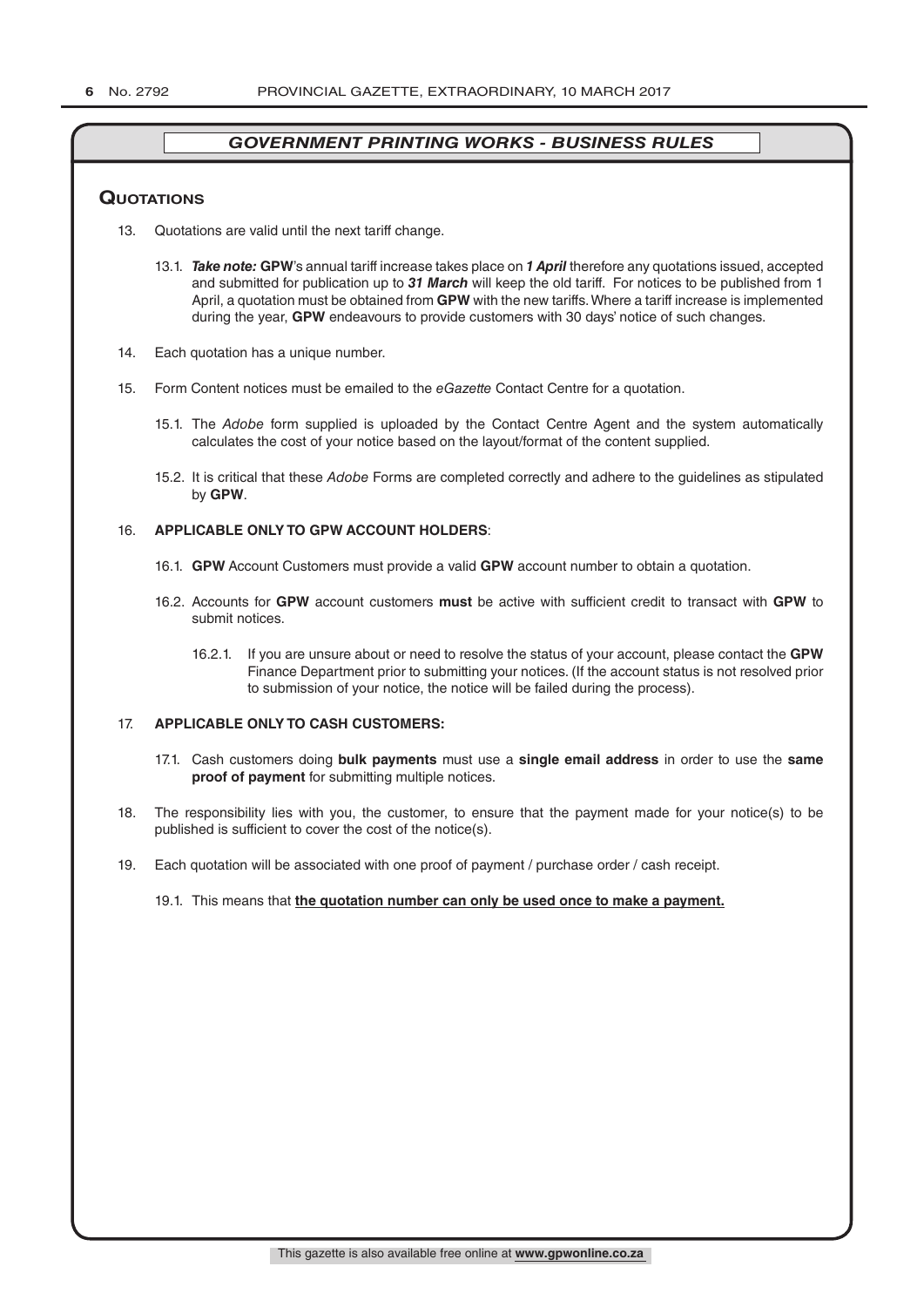# **COPY (SEPARATE NOTICE CONTENT DOCUMENT)**

- 20. Where the copy is part of a separate attachment document for Z95, Z95Prov and TForm03
	- 20.1. Copy of notices must be supplied in a separate document and may not constitute part of any covering letter, purchase order, proof of payment or other attached documents.

The content document should contain only one notice. (You may include the different translations of the same notice in the same document).

20.2. The notice should be set on an A4 page, with margins and fonts set as follows:

Page size  $=$  A4 Portrait with page margins: Top  $=$  40mm, LH/RH  $=$  16mm, Bottom  $=$  40mm; Use font size: Arial or Helvetica 10pt with 11pt line spacing;

Page size = A4 Landscape with page margins: Top = 16mm, LH/RH = 40mm, Bottom = 16mm; Use font size: Arial or Helvetica 10pt with 11pt line spacing;

### **CAnCellATions**

- 21. Cancellation of notice submissions are accepted by **GPW** according to the deadlines stated in the table above in point 2. Non-compliance to these deadlines will result in your request being failed. Please pay special attention to the different deadlines for each gazette. Please note that any notices cancelled after the cancellation deadline will be published and charged at full cost.
- 22. Requests for cancellation must be sent by the original sender of the notice and must accompanied by the relevant notice reference number (N-) in the email body.

#### **AmendmenTs To noTiCes**

23. With effect from 01 October 2015, **GPW** will not longer accept amendments to notices. The cancellation process will need to be followed according to the deadline and a new notice submitted thereafter for the next available publication date.

### **REJECTIONS**

- 24. All notices not meeting the submission rules will be rejected to the customer to be corrected and resubmitted. Assistance will be available through the Contact Centre should help be required when completing the forms. (012-748 6200 or email info.egazette@gpw.gov.za). Reasons for rejections include the following:
	- 24.1. Incorrectly completed forms and notices submitted in the wrong format, will be rejected.
	- 24.2. Any notice submissions not on the correct *Adobe* electronic form, will be rejected.
	- 24.3. Any notice submissions not accompanied by the proof of payment / purchase order will be rejected and the notice will not be processed.
	- 24.4. Any submissions or re-submissions that miss the submission cut-off times will be rejected to the customer. The Notice needs to be re-submitted with a new publication date.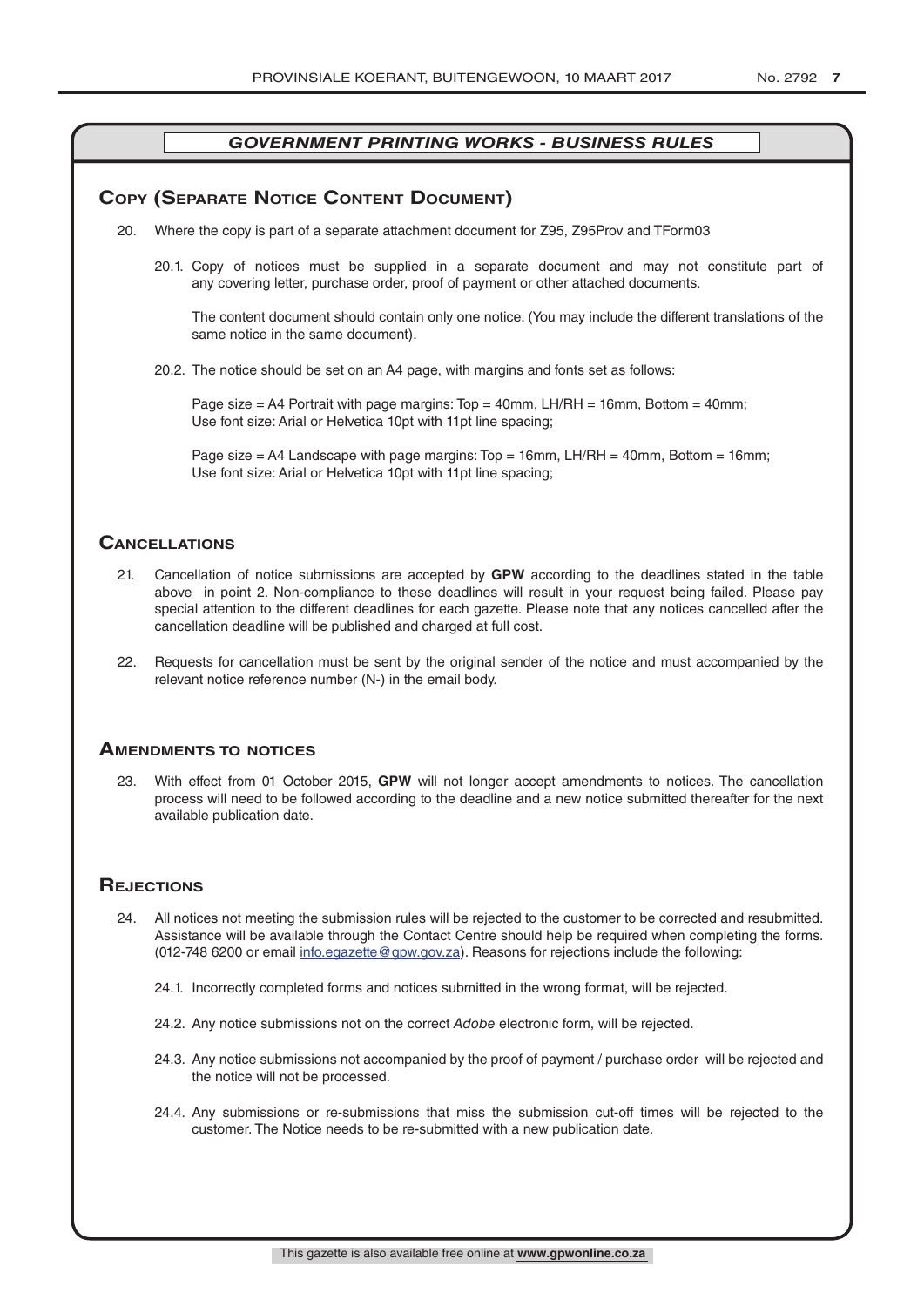#### **ApprovAl of noTiCes**

- 25. Any notices other than legal notices are subject to the approval of the Government Printer, who may refuse acceptance or further publication of any notice.
- 26. No amendments will be accepted in respect to separate notice content that was sent with a Z95 or Z95Prov notice submissions. The copy of notice in layout format (previously known as proof-out) is only provided where requested, for Advertiser to see the notice in final Gazette layout. Should they find that the information submitted was incorrect, they should request for a notice cancellation and resubmit the corrected notice, subject to standard submission deadlines. The cancellation is also subject to the stages in the publishing process, i.e. If cancellation is received when production (printing process) has commenced, then the notice cannot be cancelled.

# **governmenT prinTer indemnified AgAinsT liAbiliTy**

- 27. The Government Printer will assume no liability in respect of—
	- 27.1. any delay in the publication of a notice or publication of such notice on any date other than that stipulated by the advertiser;
	- 27.2. erroneous classification of a notice, or the placement of such notice in any section or under any heading other than the section or heading stipulated by the advertiser;
	- 27.3. any editing, revision, omission, typographical errors or errors resulting from faint or indistinct copy.

# **liAbiliTy of AdverTiser**

28. Advertisers will be held liable for any compensation and costs arising from any action which may be instituted against the Government Printer in consequence of the publication of any notice.

# **CusTomer inQuiries**

Many of our customers request immediate feedback/confirmation of notice placement in the gazette from our Contact Centre once they have submitted their notice – While **GPW** deems it one of their highest priorities and responsibilities to provide customers with this requested feedback and the best service at all times, we are only able to do so once we have started processing your notice submission.

**GPW** has a 2-working day turnaround time for processing notices received according to the business rules and deadline submissions.

Please keep this in mind when making inquiries about your notice submission at the Contact Centre.

- 29. Requests for information, quotations and inquiries must be sent to the Contact Centre ONLY.
- 30. Requests for Quotations (RFQs) should be received by the Contact Centre at least **2 working days** before the submission deadline for that specific publication.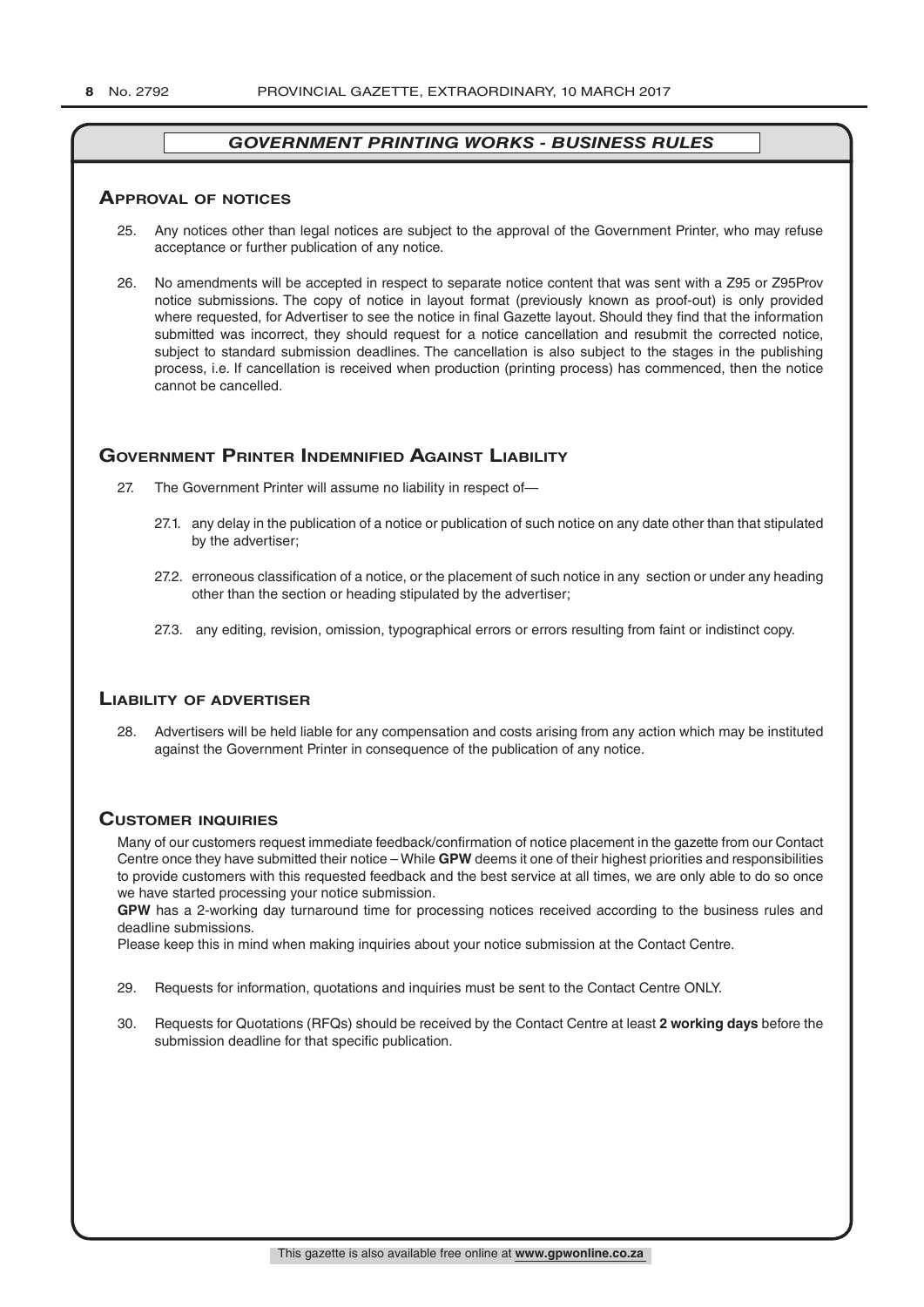#### **pAymenT of CosT**

- 31. The Request for Quotation for placement of the notice should be sent to the Gazette Contact Centre as indicated above, prior to submission of notice for advertising.
- 32. Payment should then be made, or Purchase Order prepared based on the received quotation, prior to the submission of the notice for advertising as these documents i.e. proof of payment or Purchase order will be required as part of the notice submission, as indicated earlier.
- 33. Every proof of payment must have a valid **GPW** quotation number as a reference on the proof of payment document.
- 34. Where there is any doubt about the cost of publication of a notice, and in the case of copy, an enquiry, accompanied by the relevant copy, should be addressed to the Gazette Contact Centre, **Government Printing Works**, Private Bag X85, Pretoria, 0001 email: info.egazette@gpw.gov.za before publication.
- 35. Overpayment resulting from miscalculation on the part of the advertiser of the cost of publication of a notice will not be refunded, unless the advertiser furnishes adequate reasons why such miscalculation occurred. In the event of underpayments, the difference will be recovered from the advertiser, and future notice(s) will not be published until such time as the full cost of such publication has been duly paid in cash or electronic funds transfer into the **Government Printing Works** banking account.
- 36. In the event of a notice being cancelled, a refund will be made only if no cost regarding the placing of the notice has been incurred by the **Government Printing Works**.
- 37. The **Government Printing Works** reserves the right to levy an additional charge in cases where notices, the cost of which has been calculated in accordance with the List of Fixed Tariff Rates, are subsequently found to be excessively lengthy or to contain overmuch or complicated tabulation.

#### **proof of publiCATion**

- 38. Copies of any of the *Government Gazette* or *Provincial Gazette* can be downloaded from the **Government Printing Works** website www.gpwonline.co.za free of charge, should a proof of publication be required.
- 39. Printed copies may be ordered from the Publications department at the ruling price. The **Government Printing Works** will assume no liability for any failure to post or for any delay in despatching of such *Government Gazette*(s).

# *GOVERNMENT PRINTING WORKS CONTACT INFORMATION*

| <b>Physical Address:</b>         |  |  |  |  |
|----------------------------------|--|--|--|--|
| <b>Government Printing Works</b> |  |  |  |  |
| 149 Bosman Street                |  |  |  |  |
| Pretoria                         |  |  |  |  |

**For Gazette and Notice submissions:** Gazette Submissions: **E-mail:** submit.egazette@gpw.gov.za **For queries and quotations, contact:** Gazette Contact Centre: **E-mail:** info.egazette@gpw.gov.za

**Contact person for subscribers:** Mrs M. Toka: **E-mail:** subscriptions@gpw.gov.za

# **Physical Address: Postal Address: GPW Banking Details:**

Private Bag X85 **Bank:** ABSA Bosman Street 149 Bosman Street Pretoria **Account No.:** 405 7114 016 Pretoria 0001 **Branch Code:** 632-005

**Tel:** 012-748 6200

**Tel:** 012-748-6066 / 6060 / 6058 **Fax:** 012-323-9574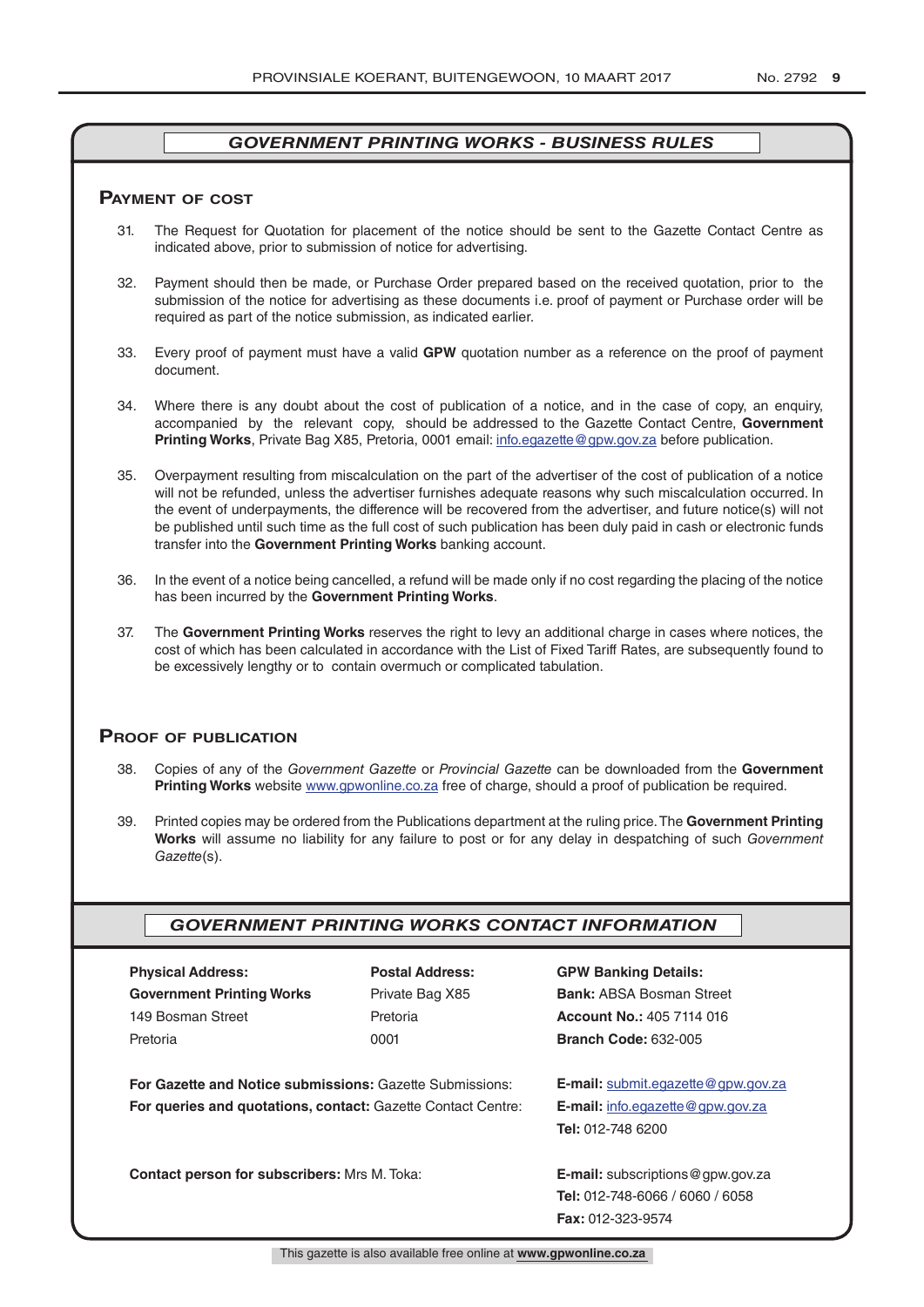#### **Form 2**

# General Notice

#### **NOTICE 19 OF 2017**

#### **MPUMALANGA LIQUOR LICENSING ACT, 2006 (Act No. 5 of 2006)**

#### **Notice of applications for liquor licences in terms of section 35**

Notice is hereby given that the applicants specified in the Schedule hereto have given notice of their intention to lodge applications for the grant of new liquor licences to the Secretary, Regional Liquor Licensing Offices in respect of premises situated in the local committee area indicated in the Schedule.

Comments should be made in writing and be addressed to the municipality concerned and a copy to the applicant, to reach the said addresses within thirty (30) days of this application.

Invitation for public comments in applying for a Liquor Licence in terms of section 35(2)(a) of the Mpumalanga Liquor Licensing Act, 2006.

#### **SCHEDULE**

The undermentioned figures used in brackets in the Schedule, have the following meanings:

- (1) = Full name of applicant, ID Number of Applicant.
- (2) = Intended trading name.
- (3) = Notice given on behalf of: self *or* other juristic person/s.
- $(4)$  = Type of licence applied for.
- $(5)$  = Full address and location of the premises
- $(6)$  = Municipality address where comments must be submitted
- $(7)$  = Applicant address where comments must be submitted

# EHLANZENI

#### **THABA CHWEU LOCAL MUNICIPALITY**

- (1) I, **Jacques Kruger,** ID No. 6904035277083, an adult male, hereby invites written public comments concerning the application for a Liquor Licence to the Mpumalanga Liquor Authority.
- (2) To trade under the name Alcatraz.
- (3) I make this application for myself.
- (4) The retail sale of liquor for consumption on the premises where the liquor is sold.
- (5) *Physical address:* Stand 2555 Unit 5 and 6 , 5 Krom Str Devel Industrial Park LYDENBURG, being an address in the Republic of South Africa and within the boundries of Mpumalanga Province. *Postal address:* Stand 2555 Unit 5 and 6 , 5 Krom Str Devel Industrial Park LYDENBURG.
- (6) P.O.Box 61 LYDENBURG 1120.
- (7) Stand 2555 Unit 5 and 6 , 5 Krom Str Devel Industrial Park LYDENBURG.

# GERT SIBANDE

#### **GOVAN MBEKI LOCAL MUNICIPALITY**

- (1) I, **Duduzile Joan Kunene,** ID No. 6609210807089, an adult female, hereby invites written public comments concerning the application for a Liquor Licence to the Mpumalanga Liquor Authority.
- (2) To trade under the name Lindi's Tavern.
- (3) I make this application for myself.
- (4) The retail sale of liquor for consumption on and off the premises where the liquor is sold.
- (5) *Physical address:* Stand 7436 Ext. 18,

Lebohang, being an address in the Republic of South Africa and within the boundries of Mpumalanga Province. *Postal address:* P.O Box 3183

Standerton, 2430.

(6) Central Business District

Horwood Street, Secunda, 2302.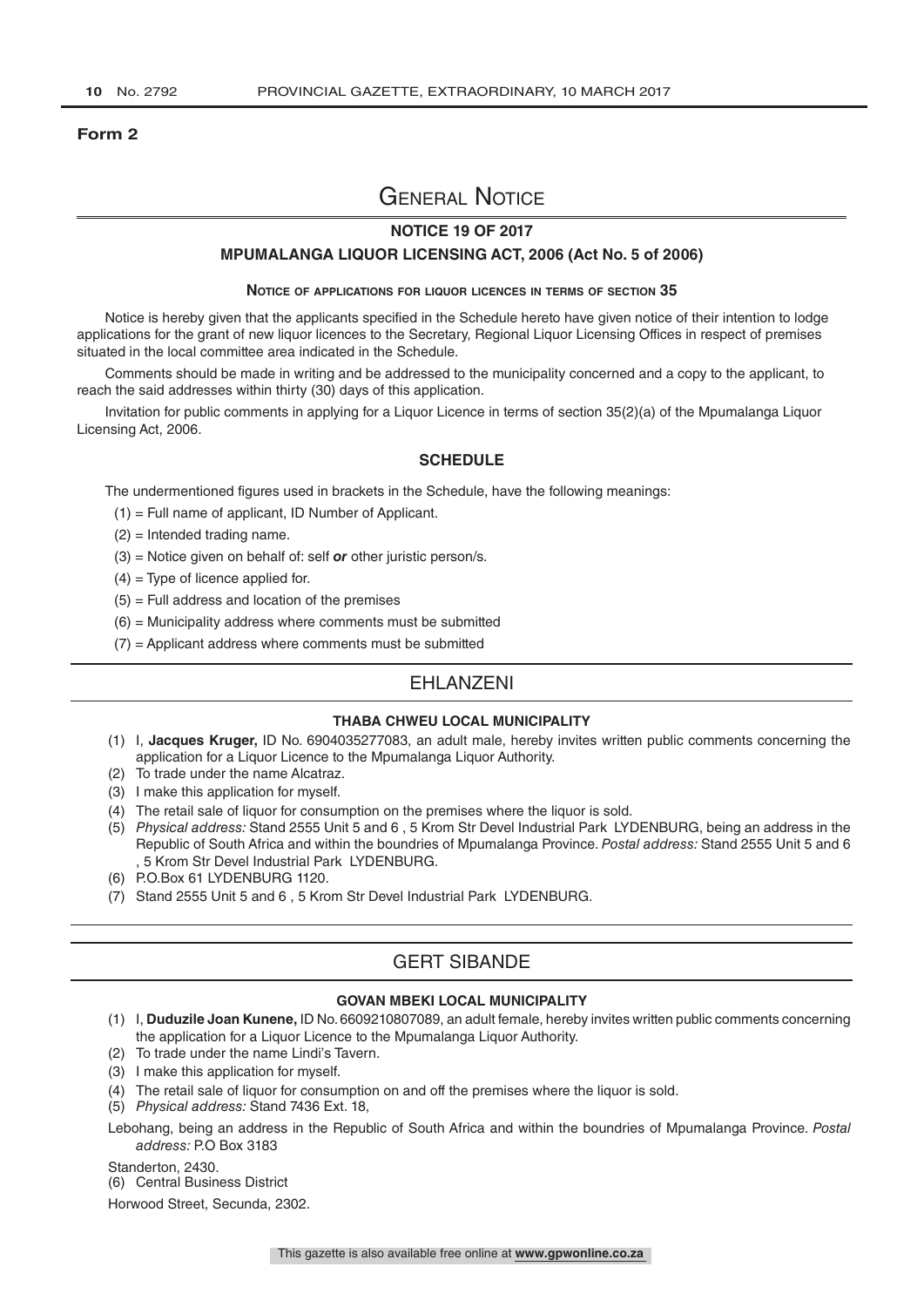(7) P.O Box 3183 Standerton, 2430.

#### **MKHONDO LOCAL MUNICIPALITY**

- (1) I, **THEMBA NKOSI (NOW KHUMALO),** ID No. 730125990087, an adult male, hereby invites written public comments concerning the application for a Liquor Licence to the Mpumalanga Liquor Authority.
- (2) To trade under the name EKUPHOLENI TAVERN.
- (3) I make this application for myself.
- (4) The retail sale of liquor for consumption on and off the premises where the liquor is sold.
- (5) *Physical address:* STAND 070109 EMPUMELELO, MKHONDO MUNICIPALILY, PIET RETIEF, being an address in the Republic of South Africa and within the boundries of Mpumalanga Province. *Postal address:* STAND 070109 EMPUMELELO, MKHONDO MUNICIPALILY, PIET RETIEF.
- (6) P O BOX 23, PIET REFIET, 2380 MKHONDO MUNICIPALITY.
- (7) P O BOX 3248, PRETORIA, 0001 APPLICANT'S ATTORNEY (EHLERS FAKUDE INC.).

#### **ALBERT LUTHULI LOCAL MUNICIPALITY**

- (1) I, **HLANGI JOHANNES NGWENYA,** ID No. 5811245440081, an adult male, hereby invites written public comments concerning the application for a Liquor Licence to the Mpumalanga Liquor Authority.
- (2) To trade under the name MZAMO RESTAURANT.
- (3) I make this application for myself.
- (4) The retail sale of liquor in terms of a special liquor license for consumption on and off the premises where the liquor is sold.
- (5) *Physical address:* STAND NO. E229 SWALLUNEST DUNDONALD, being an address in the Republic of South Africa and within the boundries of Mpumalanga Province. *Postal address:* P.O. BOX 1741, NELSPRUIT, 1200.
- (6) 28 KERK STREET, CAROLINA, 1185.
- (7) N K MAKHAYA ATTORNEYS 26 BESTER STREET ORION BUILDING OFFICE NO 116, P.O. BOX 1741, NELSPRUIT,1200
- TEL (013) 755 4829 FAX (013) 755 4895.

#### **PIXLEY KA SEME LOCAL MUNICIPALITY**

- (1) I, **NKULULEKO CLIFFORD MHLANGA,** ID No. 7903206046086, an adult male, hereby invites written public comments concerning the application for a Liquor Licence to the Mpumalanga Liquor Authority.
- (2) To trade under the name KHABAKO EATING HOUSE.
- (3) I make this application for myself.
- (4) The retail sale of liquor for consumption on the premises where the liquor is sold.
- (5) *Physical address:* 1097 eZAMOKUHLE AMERSFOORT 2490, being an address in the Republic of South Africa and within the boundries of Mpumalanga Province. *Postal address:* P O BOX 407, AMERSFOORT 2490.
- (6) PRIVATE BAG X 9011, VOLKSRUST 2470.
- (7) P O BOX 407, AMERSFOORT 2490.

#### **MKHONDO LOCAL MUNICIPALITY**

- (1) I, **Elijah Mshoniseni Sibiya,** ID No. 6402225627084, an adult male, hereby invites written public comments concerning the application for a Liquor Licence to the Mpumalanga Liquor Authority.
- (2) To trade under the name ACE Bottlestore.
- (3) I make this application for myself.
- (4) The retail sale of liquor for consumption off the premises where the liquor is sold.
- (5) *Physical address:* Stand 967, Mkize Village, Driefontein, Mkhondo (Piet Retief) District, 2380., being an address in the Republic of South Africa and within the boundries of Mpumalanga Province. *Postal address:* Stand 967, Mkize Village, Driefontein, Mkhondo (Piet Retief) District, 2380..
- (6) corner of Market & De Wet Street / PO Box 23, Mkhonde (Piet Retief), 2380..
- (7) Stand 967, Mkize Village, Driefontein, Mkhondo (Piet Retief) District, 2380..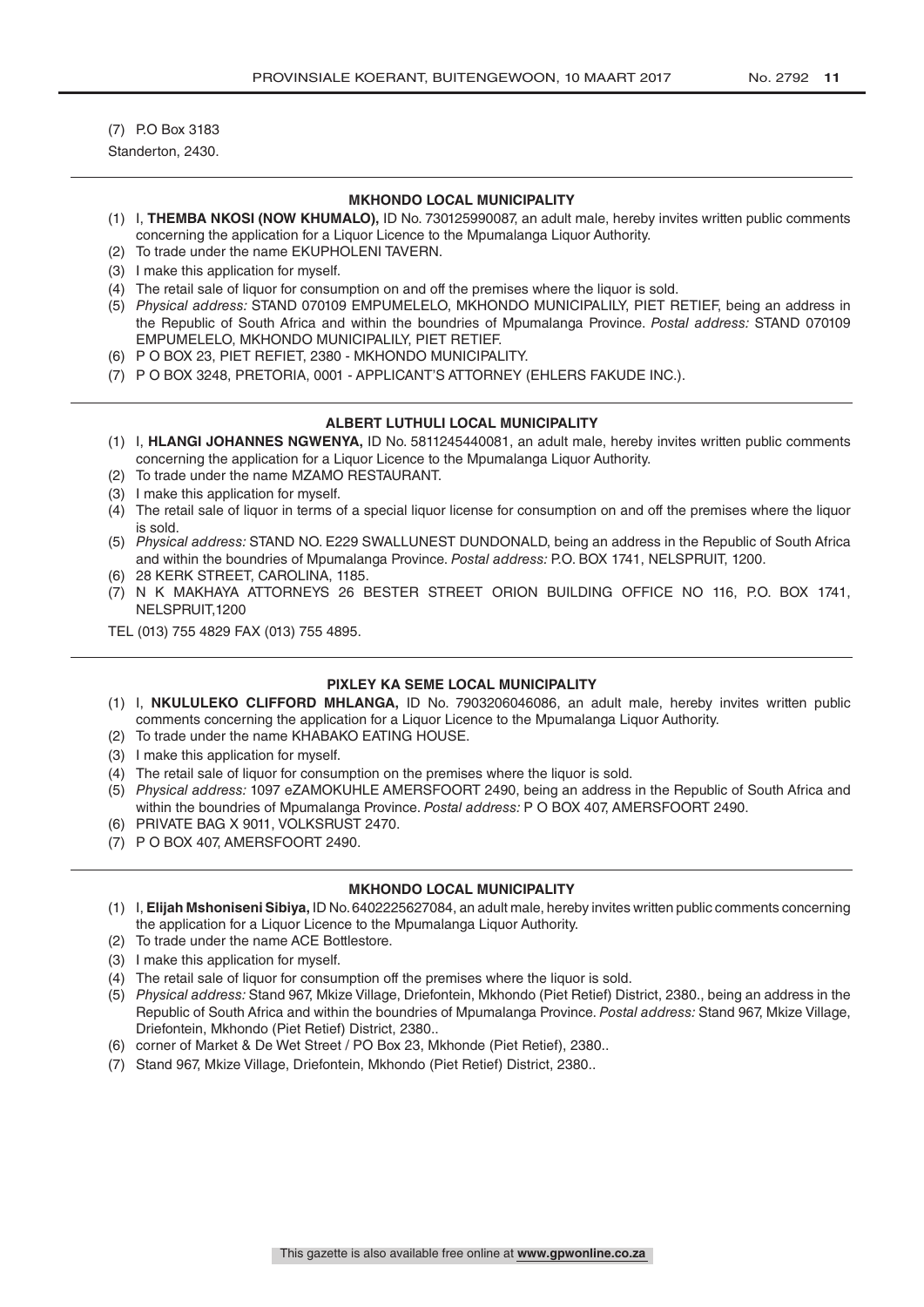# NKANGALA

#### **STEVE TSHWETE LOCAL MUNICIPALITY**

- (1) I, **MPIYAKHE PHILLIP HLATSHWAYO,** ID No. 4612255594085, an adult male, hereby invites written public comments concerning the application for a Liquor Licence to the Mpumalanga Liquor Authority.
- (2) To trade under the name PHINI LIQUOR STORE.
- (3) I make this application for myself.
- (4) The retail sale of liquor in terms of a special liquor license for consumption on and off the premises where the liquor is sold.
- (5) *Physical address:* SHOP NO.1 OF SHOPPING CENTRE, ERF 4903, EXT. 2 CORNER THEMBA & THOKOZANI STREETS, MHLUZI, 1053., being an address in the Republic of South Africa and within the boundries of Mpumalanga Province. *Postal address:* PO BOX 56, MHLUZI, 1053..
- (6) CORNER WALTER SISULU & WANDERERS AVENUE, MIDDELBURG 1050.
- (7) P O BOX 56, MHLUZI, 1053.

#### **EMAKHAZENI LOCAL MUNICIPALITY**

- (1) I, **ANTHONY ALBRECHT BURDZIK,** ID No. 5208075125082, an adult male, hereby invites written public comments concerning the application for a Liquor Licence to the Mpumalanga Liquor Authority.
- (2) To trade under the name THE MAD HATTER CAFFE.
- (3) I make this application on behalf of the juristic person: BURD SEED (PTY) LTD. (Reg No. 2017/053098/07).
- (4) The retail sale of liquor for consumption on the premises where the liquor is sold.
- (5) *Physical address:* NO. 5 CHERRY GROVE, NALEDI STREET, DULLSTROOM, MPUMALANGA, 1110., being an address in the Republic of South Africa and within the boundries of Mpumalanga Province. *Postal address:* P O BOX 189, DULLSTROOM, MPUMALANGA, 1110.
- (6) EMAKHAZENI LOCAL MUNICIPALITY, 25 SCHEEPERS ST, BELFAST. FOR ATTENTION: WALTER MTSHWENI; E-MAIL: mtshweniw@emakhazenilm.co.za; Also known as the "office of the Mayor".
- (7) DU TOIT-SMUTS & MAHTEWS PHOSA ATTORNEYS, C/O VAN NIEKER & ROTHERY STREET, NELSPRUIT. FOR ATTENTION: LORINDA VOSGES; E-MAIL: lvosges@dtsmp.co.za..

#### **STEVE TSHWETE LOCAL MUNICIPALITY**

- (1) I, **Sanet Van Der Merwe,** ID No. 871214 0022 080, an adult female, hereby invites written public comments concerning the application for a Liquor Licence to the Mpumalanga Liquor Authority.
- (2) To trade under the name The Old Tin Shed.
- (3) I make this application on behalf of the juristic person: The Old Tin Shed. (Reg No. 2017/058866/07).
- (4) The retail sale of liquor in terms of a special liquor license for consumption on and off the premises where the liquor is sold.
- (5) *Physical address:* 26 Liter Street, Middelburg, 1050, being an address in the Republic of South Africa and within the boundries of Mpumalanga Province. *Postal address:* P.O Box 7189, Kanonkop, Middelburg, 1050.
- (6) Cnr Walter Sisulu Street & Wanderers Avenue, Middelburg, 1050; P. O Box 14, Middelburg, 1050.
- (7) 26 Liter Street, Middelburg, 1050.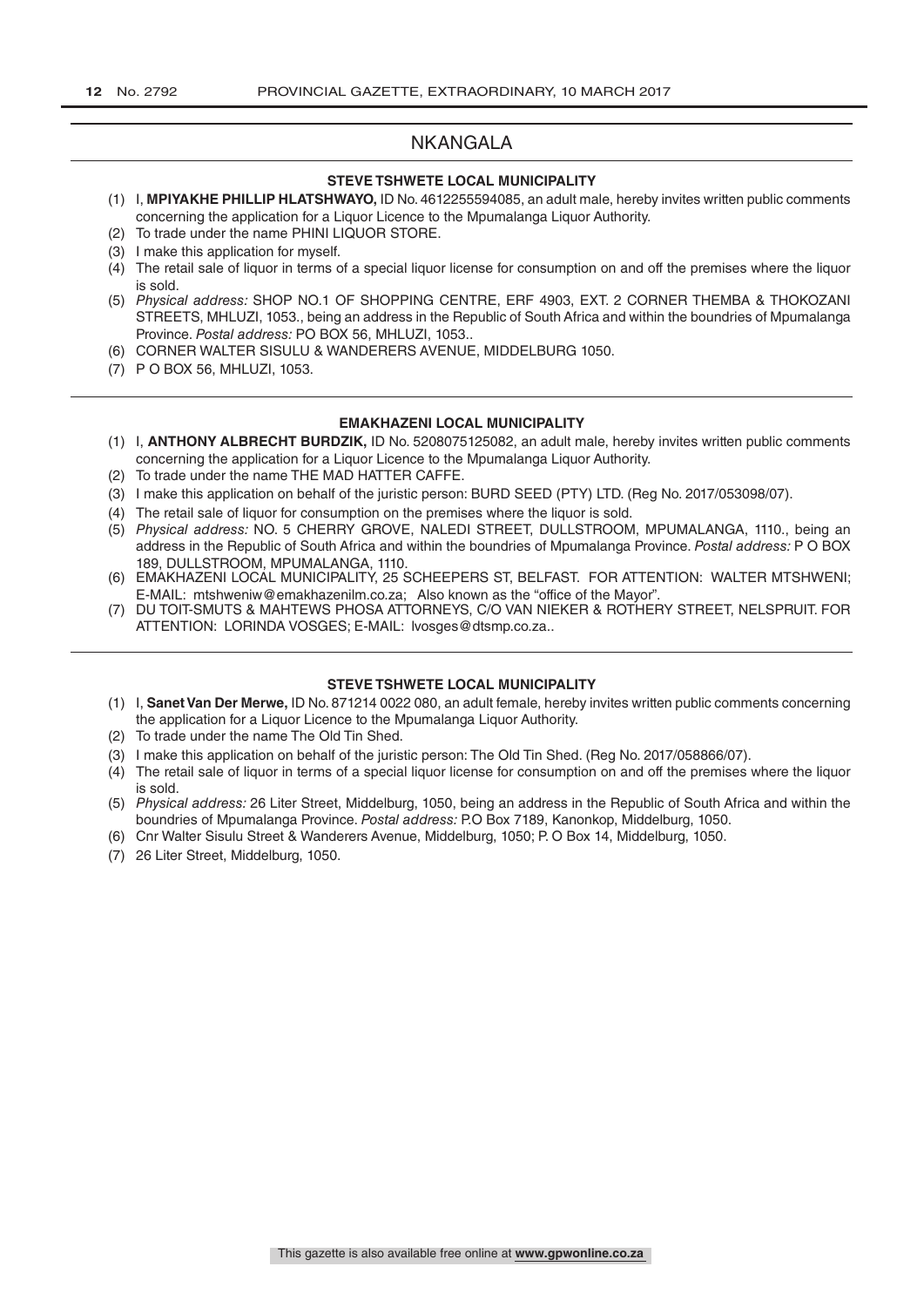#### **Form 10**

# General Notice

#### **NOTICE 20 OF 2017**

#### **MPUMALANGA LIQUOR LICENSING ACT, 2006 (Act No. 5 of 2006)**

#### **Notice of applications for transfer of liquor licences in terms of section 43**

Notice is hereby given that the applicants specified in the Schedule hereto have given notice of their intention to lodge applications for the transfer of existing liquor licences to the Secretary, Regional Liquor Licensing Offices in respect of premises situated in the local committee area indicated in the Schedule.

Comments should be made in writing and be addressed to the municipality concerned and a copy to the applicant, to reach the said addresses within thirty (30) days of this publication.

Invitation for public comments in respect of a Liquor Licence in terms of section 43 of the Mpumalanga Liquor Licensing Act, 2006.

#### **SCHEDULE**

The undermentioned figures used in brackets in the Schedule, have the following meanings:

- (1) = Full name of applicant, ID Number of Applicant.
- (2) = Existing liquor licence number to be transfered.
- $(3)$  = Intended trading name.
- (4) = Notice given on behalf of: self *or* other juristic person/s.
- $(5)$  = Type of licence applied for.
- $(6)$  = Full address and location of the premises
- $(7)$  = Municipality address where comments must be submitted
- $(8)$  = Applicant address where comments must be submitted

# EHLANZENI

#### **MBOMBELA LOCAL MUNICIPALITY**

- (1) I, **Bhekumuzi Mokoena,** ID No. 8512285401085, an adult male, hereby invites written public comments concerning the application for transfer of an existing Liquor Licence to the Mpumalanga Liquor Authority.
- (2) Liquor Licence Number MPU/022941.
- (3) Trading under the name Don Carlos 11 Liquor Store.
- (4) I make this application for myself.
- (5) The retail sale of liquor for consumption off the premises where the liquor is sold.
- (6) *Physical address:* shop no 1, White River Taxi Rank Centre, no1 William Llynn Street Mbombela Mpumalanga, being an address in the Republic of South Africa and within the boundries of Mpumalanga Province. *Postal address:* Po Box 5110, Nelspruit 1200.
- (7) 1 Nel street, Nelspruit, 1200.
- (8) shop no 1 White River Taxi Rank Centre, no1 William Llynn Street Mbombela 1240.

#### **MBOMBELA LOCAL MUNICIPALITY**

- (1) I, **Marita Rali Mahumane,** ID No. 5410140314085, an adult female, hereby invites written public comments concerning the application for transfer of an existing Liquor Licence to the Mpumalanga Liquor Authority.
- (2) Liquor Licence Number MPU013870.
- (3) Trading under the name Bakoena Liquor Store.
- (4) I make this application for myself.
- (5) The retail sale of liquor for consumption off the premises where the liquor is sold.
- (6) *Physical address:* Stand no 1a Mthimba,Masoyi Trust, being an address in the Republic of South Africa and within the boundries of Mpumalanga Province. *Postal address:* P O BOX 940, Kabokweni, 1245.
- (7) P O BOX 45, Mbombela, 1200.
- (8) P O BOX 940, Kabokweni, 1245.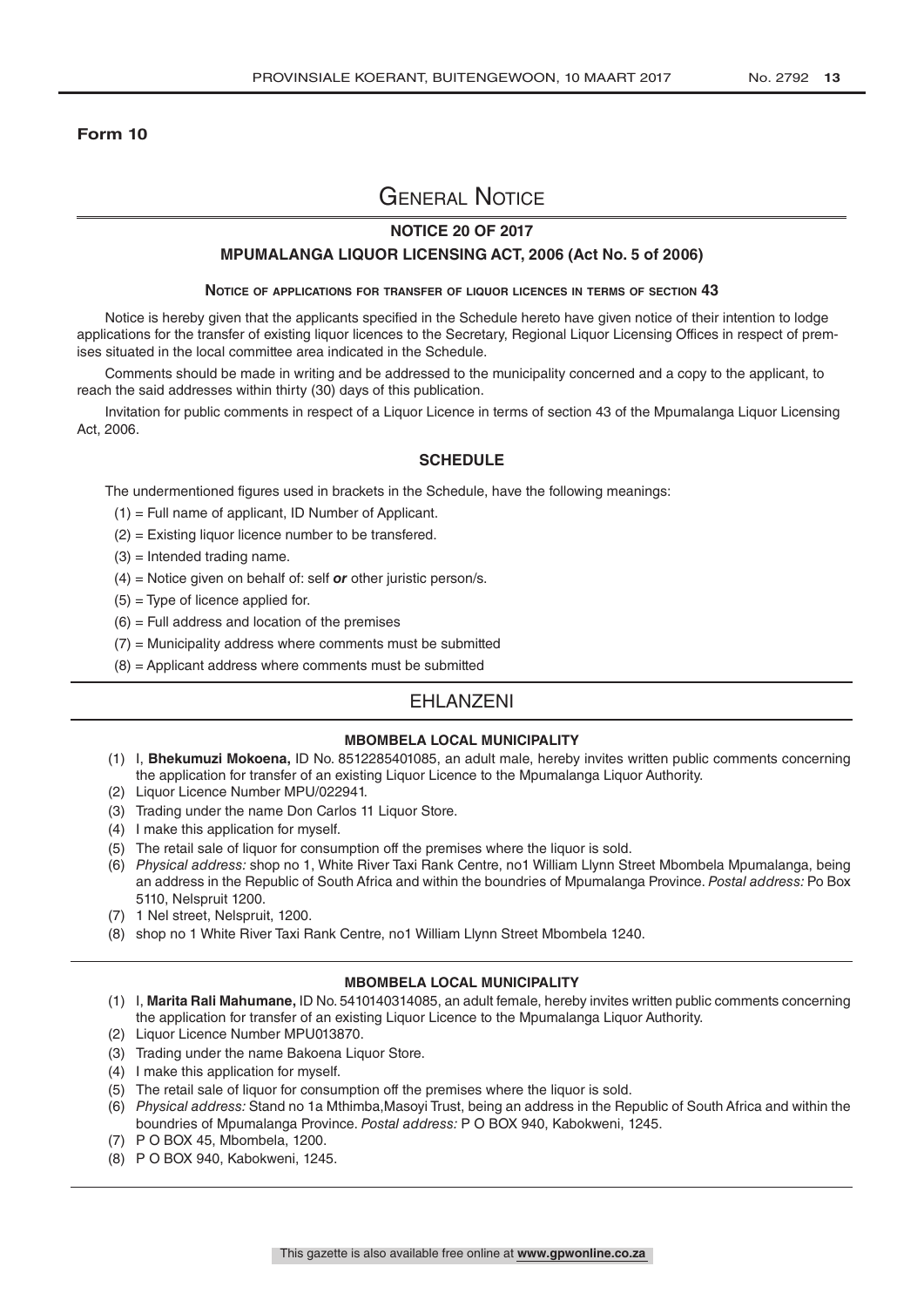#### **MBOMBELA LOCAL MUNICIPALITY**

- (1) I, **Bhekumuzi Mokoena,** ID No. 8512285401085, an adult male, hereby invites written public comments concerning the application for transfer of an existing Liquor Licence to the Mpumalanga Liquor Authority.
- (2) Liquor Licence Number MPU/022941.
- (3) Trading under the name Don Carlos 11 Liquor Store.
- (4) I make this application for myself.
- (5) The retail sale of liquor for consumption off the premises where the liquor is sold.
- (6) *Physical address:* shop no1 White River Taxi Rank Centre, no1 William Llynn Street Mbombela Mpumalanga, being an address in the Republic of South Africa and within the boundries of Mpumalanga Province. *Postal address:* Po Box 5110 Nelspruit 1200.
- (7) 1 Nel street Nelspruit 1200.
- (8) shop no 1 White River Taxi Rank Centre, no1 William Llynn Street Mbombela 1240.

# NKANGALA

#### **EMALAHLENI LOCAL MUNICIPALITY**

- (1) I, **Nacer Ghouar,** ID No. 751216 6430 188, an adult male, hereby invites written public comments concerning the application for transfer of an existing Liquor Licence to the Mpumalanga Liquor Authority.
- (2) Liquor Licence Number MPU/ 022626.
- (3) Trading under the name Main Road Restaurant.
- (4) I make this application on behalf of the juristic person: Dilynda Retailers (Pty) Ltd. (Reg No. 2016/532693/07).
- (5) The retail sale of liquor for consumption on the premises where the liquor is sold.
- (6) *Physical address:* Shop Number 1, Main Road, ERF Number 74, Ogies, Mpumalanga, 2230, being an address in the Republic of South Africa and within the boundries of Mpumalanga Province. *Postal address:* Suite MW 465, Private Bag X1838, Middelburg, Mpumalanga, 1050.
- (7) CNR Mandela & Arras Street, Civic Centre, Witbank, Mpumalanga, 1035, P.O. Box 3, Witbank, Mpumalanga, 1036.
- (8) Main Road, Ogies, Mpumalanga, 2230.

#### **EMALAHLENI LOCAL MUNICIPALITY**

- (1) I, **Nacer Ghouar,** ID No. 751216 6430 188, an adult male, hereby invites written public comments concerning the application for transfer of an existing Liquor Licence to the Mpumalanga Liquor Authority.
- (2) Liquor Licence Number MLA/000520.
- (3) Trading under the name Galaxy Roots Grill.
- (4) I make this application on behalf of the juristic person: Dilynda Retailers (Pty) Ltd. (Reg No. 2016/532693/07).
- (5) The retail sale of liquor in terms of a special liquor license in respect of a specified event.
- (6) *Physical address:* CNR Van Riebeeck & President Street, ERF Number 105, Ogies, Mpumalanga, 2230, being an address in the Republic of South Africa and within the boundries of Mpumalanga Province. *Postal address:* Suite MW 465, Private Bag X1838, Middelburg, Mpumalanga, 1050.
- (7) CNR Mandela & Arras Street, Civic Centre, Witbank, Mpumalanga, 1035
- P.O. Box 3, Witbank, Mpumalanga, 1036.
- (8) CNR Mandela & Arras Street, Civic Centre, Witbank, Mpumalanga, 1035, P.O. Box 3, Witbank, Mpumalanga, 1036.

#### **EMALAHLENI LOCAL MUNICIPALITY**

- (1) I, **Nacer Ghouar,** ID No. 751216 6430 188, an adult male, hereby invites written public comments concerning the application for transfer of an existing Liquor Licence to the Mpumalanga Liquor Authority.
- (2) Liquor Licence Number MPU/022569.
- (3) Trading under the name Mike's Bottle Store.
- (4) I make this application on behalf of the juristic person: Dilynda Retailers (Pty) Ltd. (Reg No. 2016/532693/07).
- (5) The retail sale of liquor for consumption off the premises where the liquor is sold.
- (6) *Physical address:* Van Riebeeck Street, ERF Number 105, Ogies, Mpumalanga, 2230, being an address in the Republic of South Africa and within the boundries of Mpumalanga Province. *Postal address:* Suite MW 465, Private Bag X1838, Middelburg, Mpumalanga, 1050.
- (7) CNR Mandela & Arras Street, Civic Centre, Witbank, Mpumalanga, 1035; P.O. Box 3, Witbank, Mpumalanga, 1036.
- (8) Van Riebeeck Street, Ogies, Mpumalanga, 2230.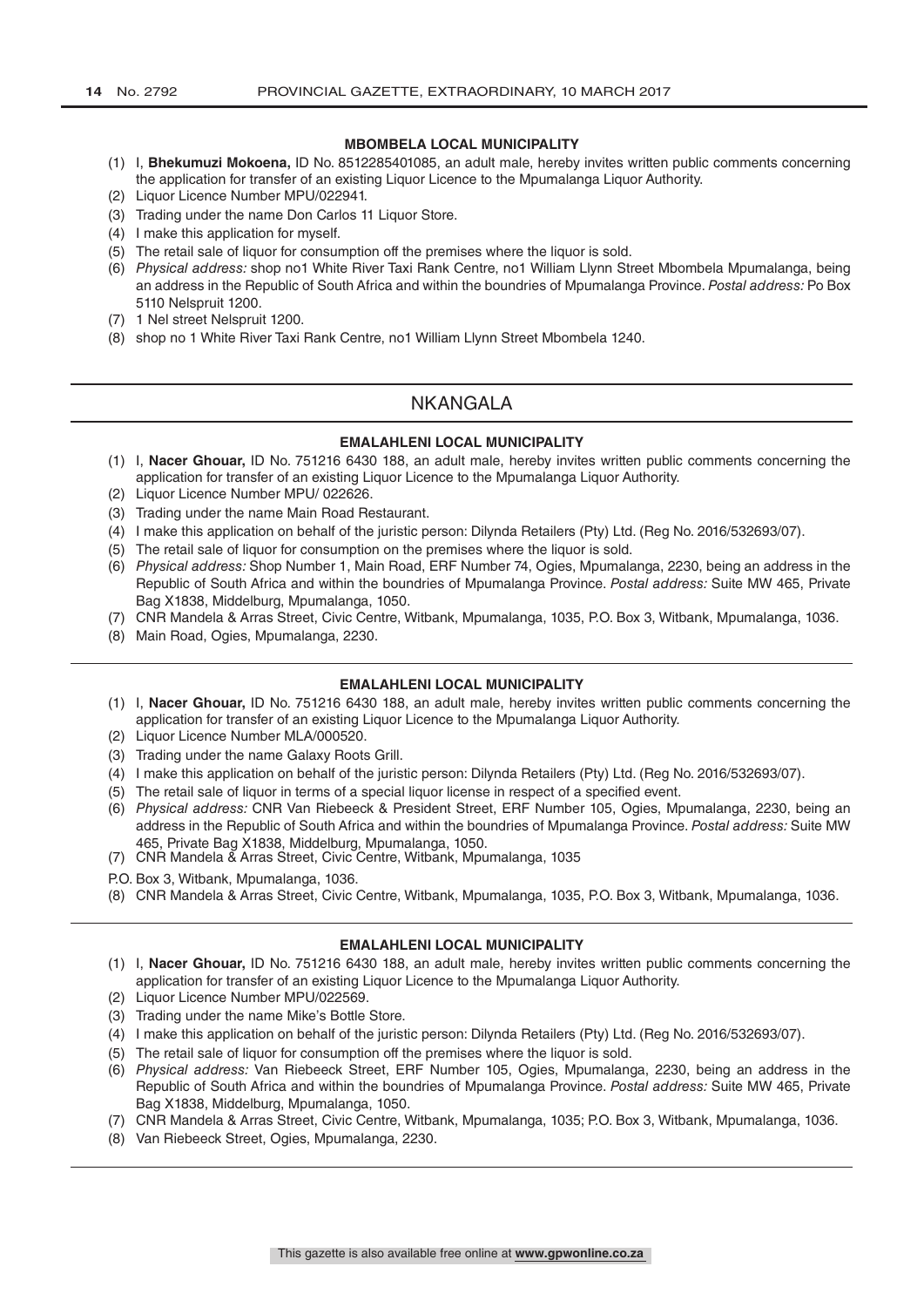#### **STEVE TSHWETE LOCAL MUNICIPALITY**

- (1) I, **Jorinda Van Der Berg,** ID No. 780423 0026 088, an adult female, hereby invites written public comments concerning the application for transfer of an existing Liquor Licence to the Mpumalanga Liquor Authority.
- (2) Liquor Licence Number MLA/000479.
- (3) Trading under the name Andrew's Restaurant.
- (4) I make this application for myself.
- (5) The retail sale of liquor in terms of a special liquor license for consumption on and off the premises where the liquor is sold.
- (6) *Physical address:* 23 Beukes Street, ERF 404, Hendrina, Mpumalanga, 1095, being an address in the Republic of South Africa and within the boundries of Mpumalanga Province. *Postal address:* Suite MW 465, Private Bag X1838, Middelburg, Mpumalanga, 1050.
- (7) CNR Watermeyer Avenue and Wanderers Street, Middelburg, Mpumalanga, 1050;
- P.O. Box 14, Middelburg, Mpumalanga, 1050.
- (8) 23 Beukes Street, Hendrina, Mpumalanga, 1095.